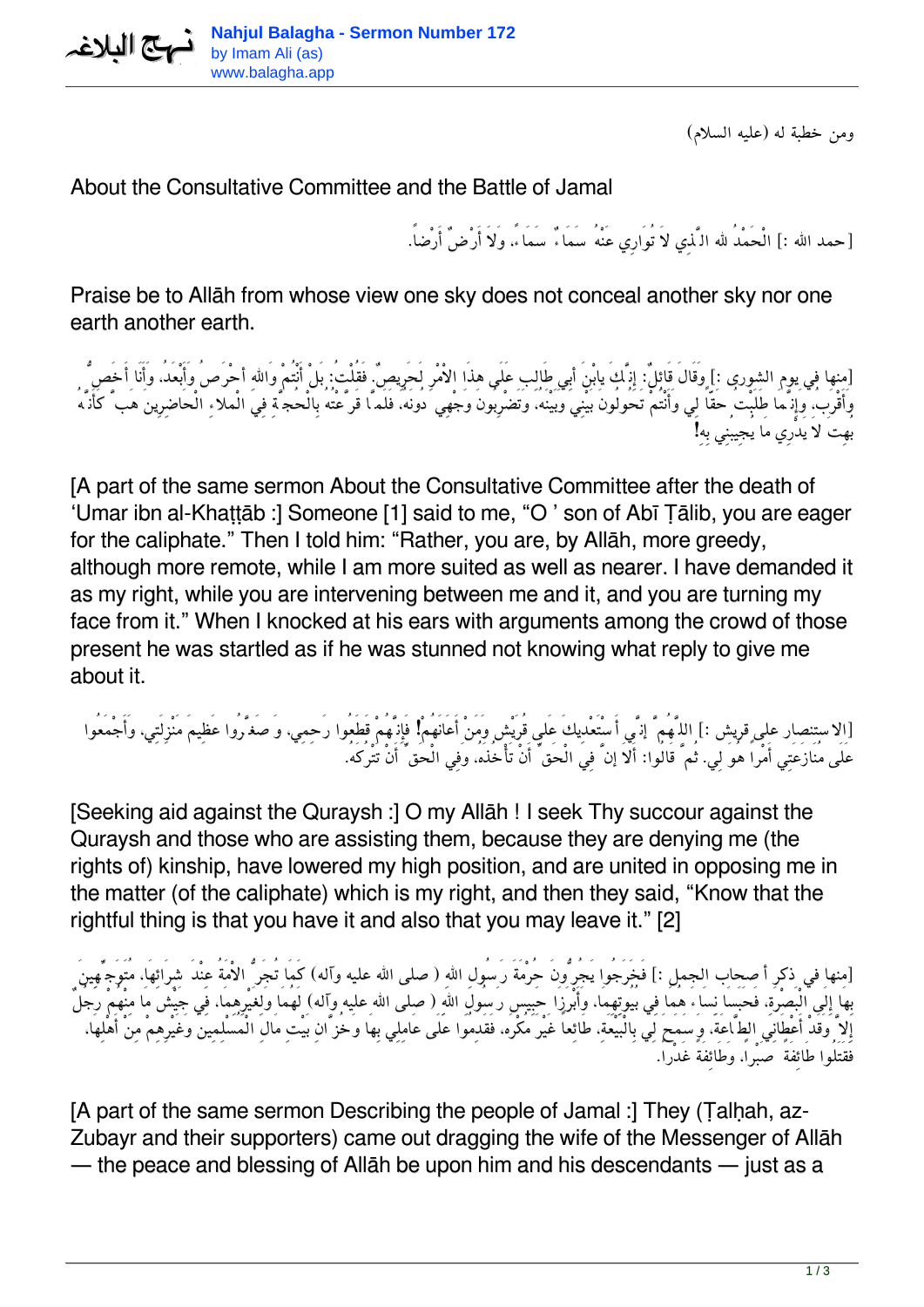maidslave is dragged for sale. They took her to Basrah where those two (Talhah and az-Zubayr) put their own women in their houses but exposed the wife of the Messenger of Allāh to themselves and to others in the army in which there was not a single individual who had not offered me his obedience and sworn to me allegiance quite obediently, without any compulsion. Here in Baṣrah they approached my governor and treasurers of the public treasury and its other inhabitants. They killed some of them in captivity and others by treachery.

*فَوَااللهِ لَوْ لَمْ يُصِيبُوا مِنَ الْمُسْلِمِينَ إِلاَّ رَجُلاً وَاحِداً مُعْتَمِدِينَ لِقَتْلِه،ِ بِلاَ جُرْم جَرَّه،ُ لَحَلَّ لي قَتْلُ ذلِكَ الْجَيْشِ كُلِّه،ِ إِذْ حَضَرُوهُ فَلَمْ يُنْكِرُوا، وَلَمْ يَدْفَعُوا عَنْهُ بِلِسَان وَلاَ يَد. دَعْ مَا أَنَّهُمْ قَدْ قَتَلُوا مِنَ الْمُسْلِمِينَ مِثْلَ الْعِدَّةِ الَّتِي دَخَلُوا بِهَا عَلَيْهِمْ!*

By Allāh, even if they had wilfully killed only one individual from among the Muslims without any fault, it would have been lawful for me to kill the whole of this army because they were present in it but did not disagree with it nor prevented it by tongue or hand, not to say that they killed from among the Muslims a number equal to that with which they had marched on them.

## Footnote :

متع الملاغه

[1] On the occasion of the Consultative Committee Sa'd ibn Abī Waqqās repeated to Amīr al-mu'minīn what Caliph 'Umar had said in his last hours namely that "O 'Alī , you are very greedy for the position of caliphate," and 'Alī replied that, "He who demands his own right cannot be called greedy; rather greedy is he who prevents the securing of the right and tries to grab it despite being unfit for it."

There is no doubt that Amīr al-mu'minīn considered the Caliphate to be his right, and demanded his right. The demand for a right does not dispel a right so that it may be put forth as an excuse for not assigning him the caliphate, and the demand may be held as a mark of greed. Even if it was greed, who was not involved in this greed? Was not the pull between the muhājirūin and the anṣār, the mutual struggle between the members of the Counsultative Committee and the mischief mongering of Ṭalḥah and az-Zubayr the product of this very greed. If Amīr al-mu'minīn had been greedy for this position, he would have stood for it, closing his eyes to the consequences and results, when 'Abbās (uncle of the Prophet) and Abū Sufyān pressed him for (accepting) allegiance, and when, after the third Caliph people thronged to him for (swearing) allegiance, he should have accepted their offer without paying any attention to the deteriorated conditions. But at no time did Amīr al-mu'minīn take any step which could prove that he wanted the Caliphate for the sake of caliphate, but rather his demand for the caliphate was only with the object